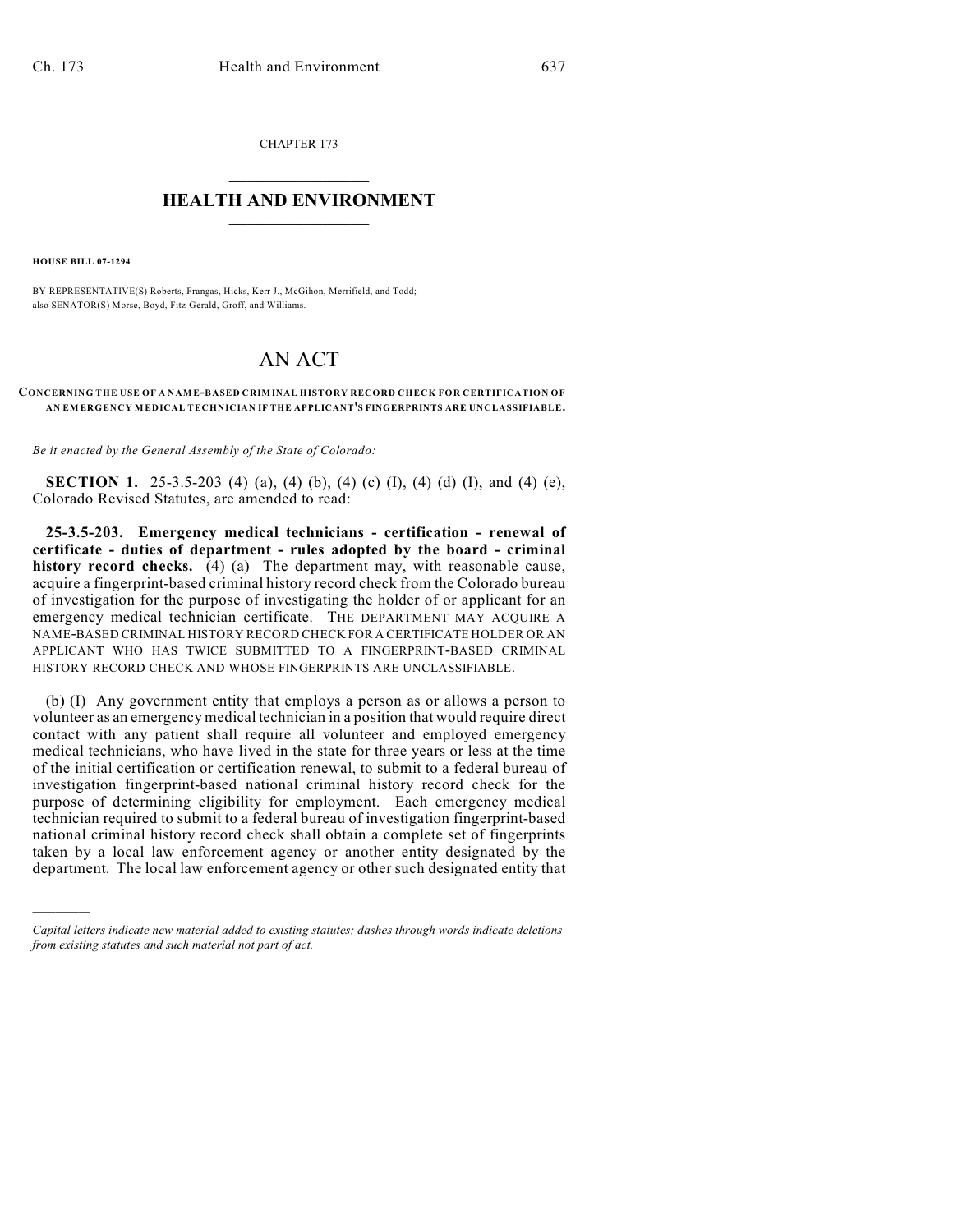took the fingerprints shall transmit them to the Colorado bureau of investigation, which shall in turn forward them to the federal bureau of investigation for a national criminal history record check. The department or other authorized government entity shall be the authorized agency to receive and disseminate information regarding the result of any national criminal history record check. Any such national criminal history record check shall be handled in accordance with P.L. PUB.L. 92-544, as amended. Each government entity acting as the authorized recipient of the result of any national criminal history record check shall forward the result of any such initial national criminal history record check and any subsequent notification of activity on the record to the department for the purpose of determining the individual's eligibility for initial certification or certification renewal.

(II) NOTWITHSTANDING THE PROVISIONS OF SUBPARAGRAPH (I) OF THIS PARAGRAPH (b), THE GOVERNMENT ENTITY MAY ACQUIRE A NAME-BASED CRIMINAL HISTORY RECORD CHECK FOR AN INDIVIDUAL WHO HAS TWICE SUBMITTED TO A FINGERPRINT-BASED CRIMINAL HISTORY RECORD CHECK AND WHOSE FINGERPRINTS ARE UNCLASSIFIABLE.

(c) (I) (A) Any government entity or any private, not-for-profit, or for-profit organization that employs a person or allows a person to volunteer as an emergency medical technician in a position that would require direct contact with any patient shall require all volunteer and employed emergency medical technicians, who have lived in the state for more than three years at the time of initial certification or certification renewal, to submit to a fingerprint-based criminal history record check by the Colorado bureau of investigation for the purpose of determining eligibility for employment. The organization shall forward the result of any such criminal history record check and any subsequent notification of activity on the record to the department for the purpose of determining eligibility for initial certification or certification renewal.

(B) NOTWITHSTANDING THE PROVISIONS OF SUB-SUBPARAGRAPH (A) OF THIS SUBPARAGRAPH (I), THE GOVERNMENT ENTITY OR PRIVATE, NOT-FOR-PROFIT, OR FOR-PROFIT ORGANIZATION MAY ACQUIRE A NAME-BASED CRIMINAL HISTORY RECORD CHECK FOR AN INDIVIDUAL WHO HAS TWICE SUBMITTED TO A FINGERPRINT-BASED CRIMINAL HISTORY RECORD CHECK AND WHOSE FINGERPRINTS ARE UNCLASSIFIABLE.

(d) (I) If an applicant for initial certification or certification renewal is not employed at the time of application, the department shall require such THE applicant to submit to a fingerprint-based criminal history record check by the Colorado bureau of investigation as defined in rule by the board of health, if the applicant has lived in the state for more than three years; EXCEPT THAT THE DEPARTMENT MAY ACQUIRE A STATE NAME-BASED CRIMINAL HISTORY RECORD CHECK FOR AN APPLICANT WHO HAS TWICE SUBMITTED TO A FINGERPRINT-BASED CRIMINAL HISTORY RECORD CHECK AND WHOSE FINGERPRINTS ARE UNCLASSIFIABLE.

(e) If the applicant is not employed or is employed by a nongovernmental entity at the time of application and has lived in the state for three years or less, the department shall require the applicant to submit to a federal bureau of investigation fingerprint-based national criminal history record check; EXCEPT THAT THE